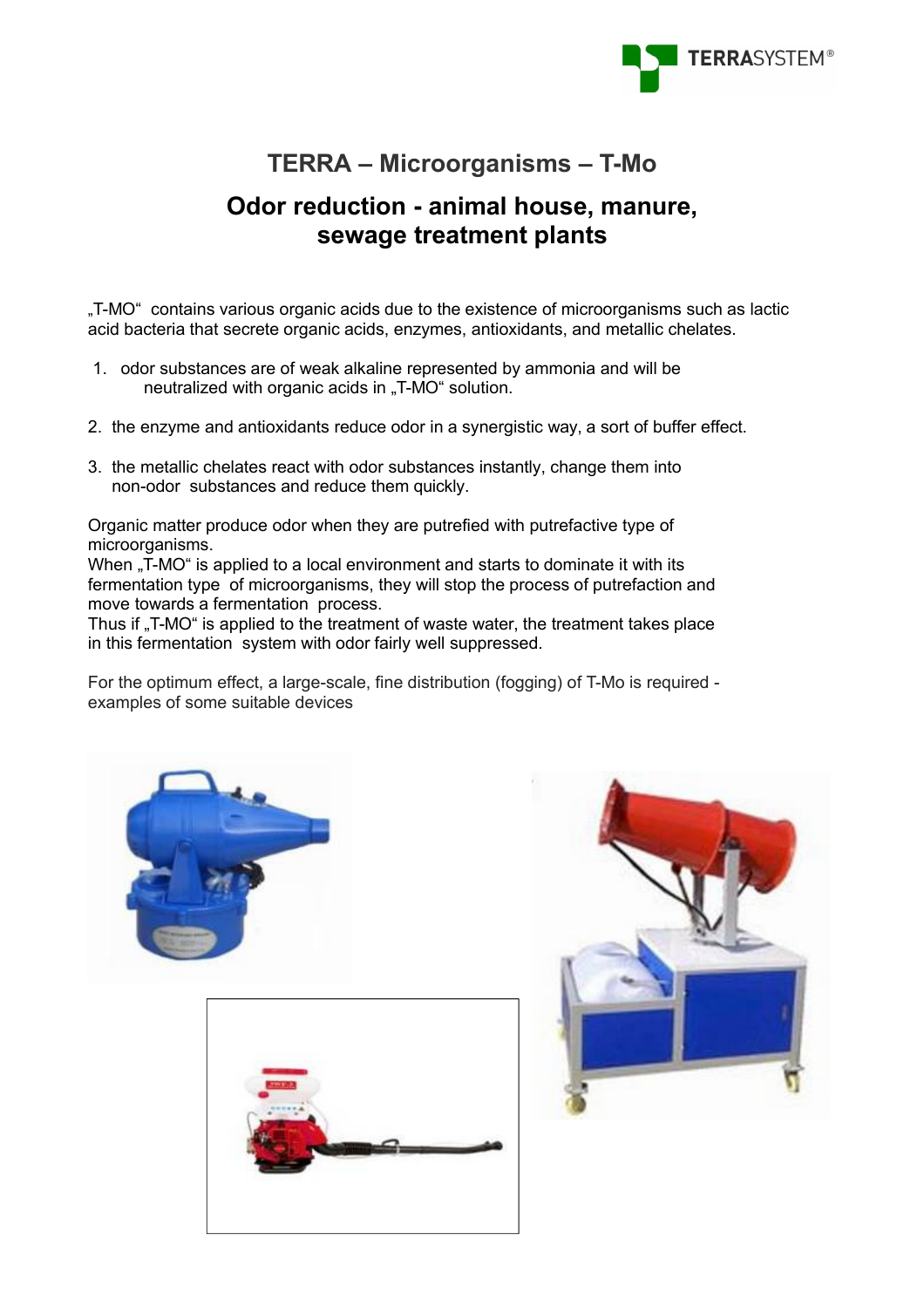

# **Poultry chicken farm fogging system mist sprayer system**



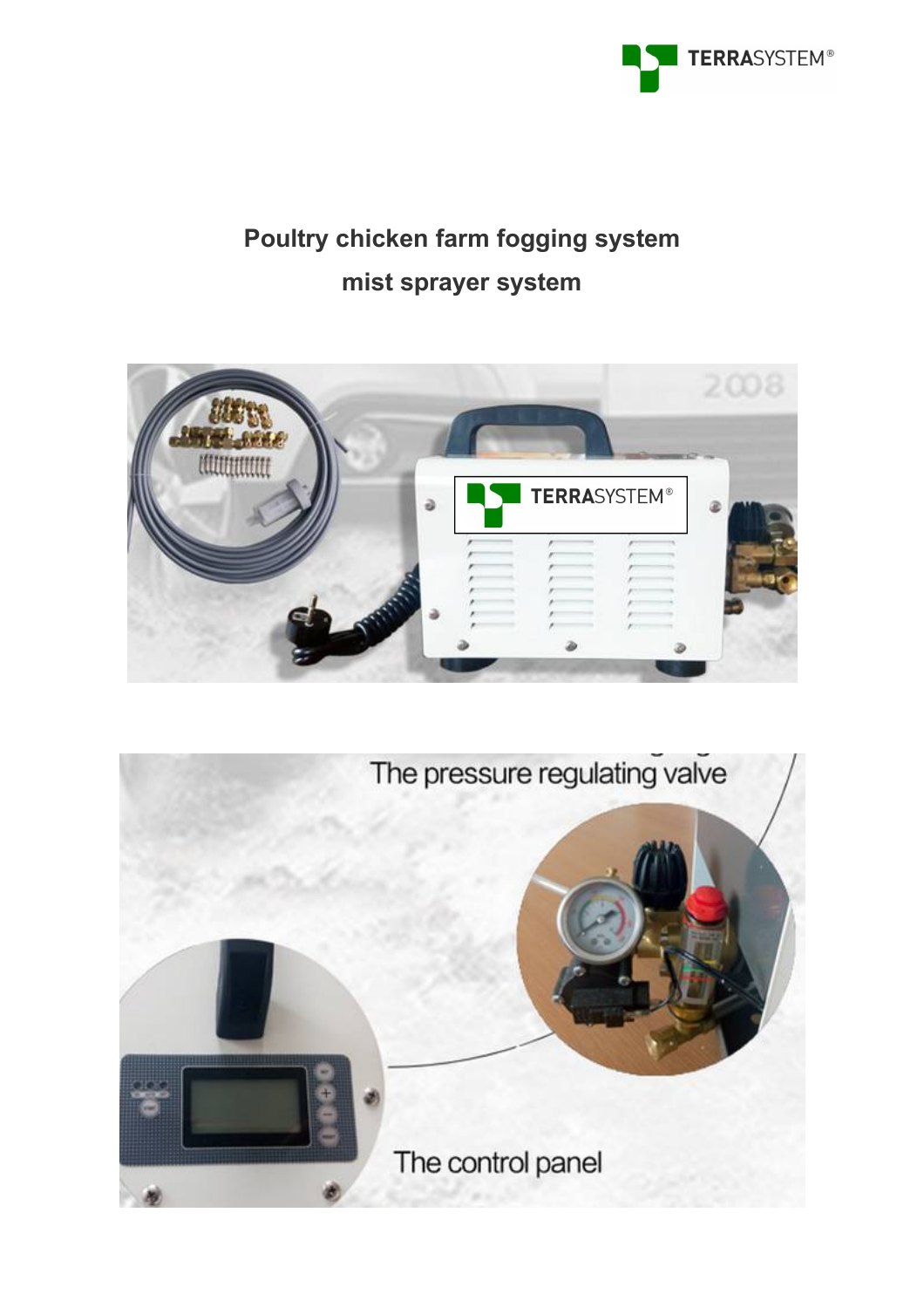

#### **Data of mini mist machine:**

| Model   | Capa-<br>$ city(L/min) $ tage (V) | Vol-   |      |    | Power (W) Pressure (kg) Mist size(µm) Cooling (°) Weight (kg) Dimension (c |              |    |          |
|---------|-----------------------------------|--------|------|----|----------------------------------------------------------------------------|--------------|----|----------|
|         |                                   |        |      |    |                                                                            |              |    |          |
| $AF-M2$ |                                   | 220/50 | 220  | 60 | 15~20                                                                      | $ 4 \sim 10$ | 13 | 47*26*30 |
| $AF-M3$ |                                   | 220/50 | 800  | 60 | 5~20                                                                       | 4~10         | 18 | 53*28*32 |
| AF-M4   |                                   | 220/50 | 1500 | 60 | 5~20                                                                       | 4~10         | 33 | 69*35*33 |
| $AF-M5$ | 15                                | 220/50 | 3000 | 60 | 15~20                                                                      | $ 4 \sim 10$ | 53 | 69*35*33 |

### **Where the misting pump is used?**

#### Sterilizing, dedusting, mosquit & flies removing

- 1.Stockbreeding industry of chicken farm, Cattle Farm etc.;
- 2.Dump area to kill virus & bacteria and remove odor;
- 3.Open public place remove mosquit & flies;
- 4.Mining, explosion-proof remove the dust;
- 5.Public washroom remove odor;
- 6.Infectious disease & epidemic area kill virus & bacteria ;

High Pressure Water Mist Systems can be used in small residential backyards as well as large commercial venues.



The evaporative characteristics of water, and the micron size drople create means environmental control of temperature and humidity is easily achievable.

By using 1000 PSI, atomizing the water droplets to a size as small as 5 microns in diameter is possible.

#### **We have the functions as below:**

#### **To lower the temperature**

Residential Cooling, Outdoor Cooling, Commercial Place Cooling **To add the humidity** Industrial, Horticultural: Green house, Garden, Livestock Farming/ Poultry **To reduce the dust** Industry process, Bulk powder, Cement plant, Grain silo, Foundry dust, Fly ash control, Waste transfer, Recycling process **To approve the ordour** Waste transfer, Chemical plant, Livestock farming/ Poultry, Landfill